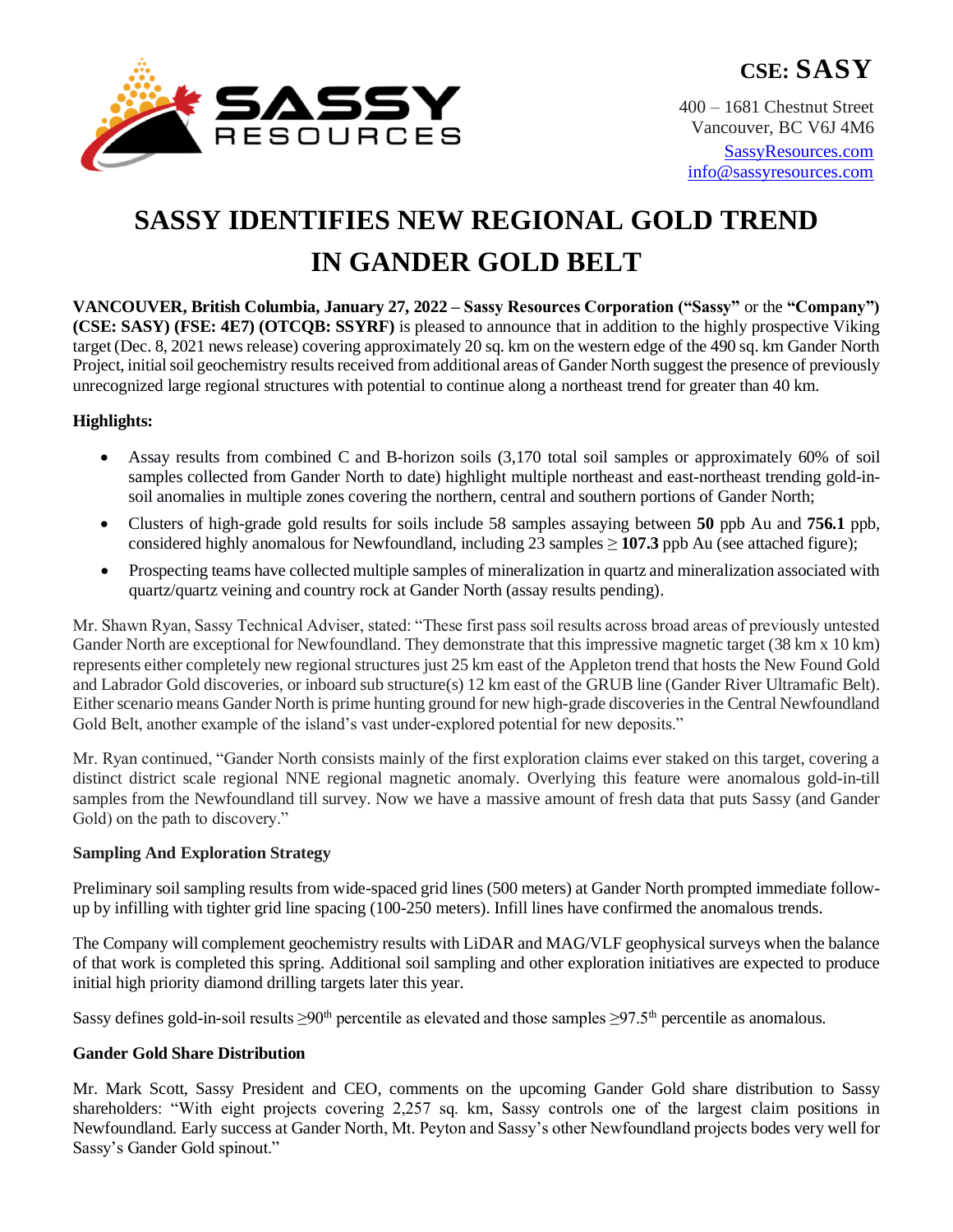Investors are reminded that the date of record for the Gander Gold share distribution to Sassy shareholders is Tuesday, February 1, 2022. Investors are advised to be aware of any settlement period which may apply to share purchases or the conversion of other Sassy securities prior to the February 1 record date. For example, a two-day settlement period may mean that shares purchased on Friday, January 28 are settled on Tuesday, February 1.

Based on the current Sassy share structure, the distribution of 8,8333,333 Gander Gold shares represents a ratio of one Gander share for approximately every 5.8 Sassy shares owned. The final ratio for the distribution of Gander Gold shares will be determined by the number of Sassy shares issued and outstanding as of the date of record.



## **Gander North Project – Phase I Soil Sample Results (3,170 Samples Outside Viking Target)**

### **Quality Assurance / Quality Control**

Sassy Resources Gold Corporation contracted the services of GroundTruth Exploration to conduct soil geochemistry programs on all of Sassy's properties in Newfoundland. The preferred and targeted soil horizon for sampling is the Chorizon for all programs. Glaciation and till deposition are variable throughout the province of Newfoundland. This variation has a direct effect on the "local" depth to the C-horizon. GroundTruth crews utilize a Eijklcamp hand auger which is capable of collecting a soil sample to a maximum depth of 110cm. If the C-horizon soil is beyond the depth the auger can achieve, GroundTruth crews collected a sample from the B-horizon and noted this in the metadata collected at that particular sample site. At Gander North, outside of the Viking target, the current assay database consists of 2,171 Chorizon soil samples and 999 B-horizon soil samples. As stated, the results reported in this news release comprise the combined C and B-horizons. The Company's final interpretation of all Gander North soil results will distinguish and interpret the C and B-horizons individually and the merged C and B-horizons.